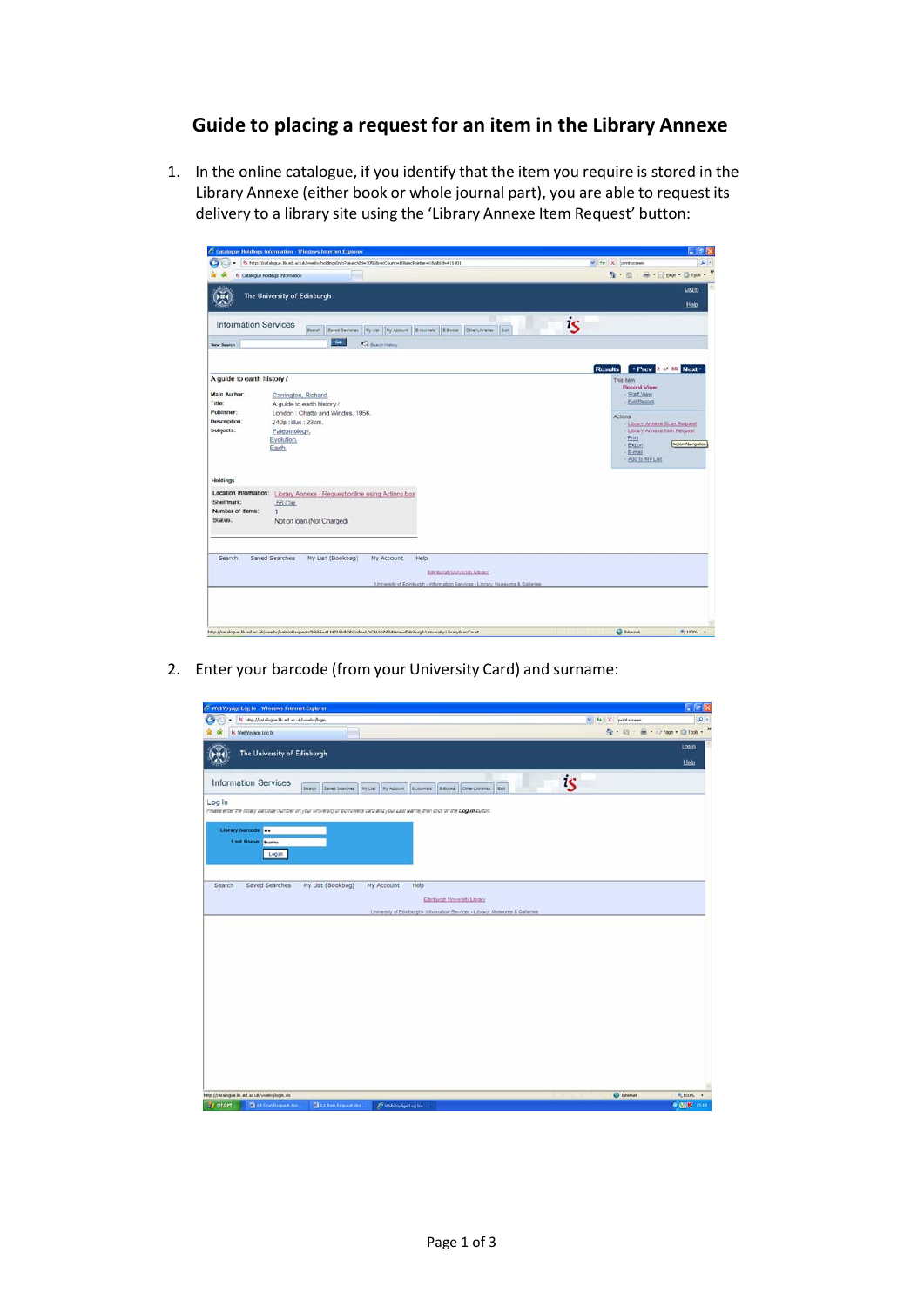3. Then select "Request this item from the Library Annexe".

| C WebYeyage Patron Requests - Windows Internet Explorer                                                                                                                                                                                             |                                                                                                                                                                                |                             | $-10$    |
|-----------------------------------------------------------------------------------------------------------------------------------------------------------------------------------------------------------------------------------------------------|--------------------------------------------------------------------------------------------------------------------------------------------------------------------------------|-----------------------------|----------|
|                                                                                                                                                                                                                                                     | 5. http://catalogue.Ro.ed.ac.uk/wweb//batronReguests/bibb5=4114018bBCbDcode=LOCAL8bBCBName=Edeburght%20Literandsy%20Library/becCount=10bedforche=15search( * F + X pret screen |                             | $\Omega$ |
| 5 WebVoyage Patron Requests                                                                                                                                                                                                                         |                                                                                                                                                                                | Q · Ill · 单· 2000 · O fpk · |          |
| The University of Edinburgh                                                                                                                                                                                                                         |                                                                                                                                                                                |                             | Logout   |
|                                                                                                                                                                                                                                                     |                                                                                                                                                                                |                             | Help     |
|                                                                                                                                                                                                                                                     |                                                                                                                                                                                |                             |          |
| <b>Information Services</b>                                                                                                                                                                                                                         | is<br>Search Earles Searches My List My Account E-Doumain E-Books Chevroletrania Eult                                                                                          |                             |          |
| New Search                                                                                                                                                                                                                                          | $\sim$<br><b>CLEANS HARM</b>                                                                                                                                                   |                             |          |
| Patron Requests                                                                                                                                                                                                                                     |                                                                                                                                                                                |                             |          |
| Please remember to pet part numbers and volume information.<br>o Request this item from Library Annexe (100 available)<br>. Request an article or chapter through ILL for Library Annexe material<br>Return to holdings<br>Saved Searches<br>Search | My List (Bookbag)<br>My Account<br>Help                                                                                                                                        |                             |          |
|                                                                                                                                                                                                                                                     | Edinburgh University Library                                                                                                                                                   |                             |          |
|                                                                                                                                                                                                                                                     | University of Edinburgh - Information Services - Library, Museums & Galleries                                                                                                  |                             |          |
|                                                                                                                                                                                                                                                     |                                                                                                                                                                                |                             |          |
|                                                                                                                                                                                                                                                     | http://catalogue.lib.ed.ac.uk/vwebv/patronFeguest?requestCode=CAL1SUPtinequest5te1d=1@EDD6200209001653078bb2d=4114015bbDbCod                                                   | G Internet                  | PL 100%  |

4. For single items, you need not enter any additional text. For multi-volume parts you should enter details of volume and parts required in the box.

| The University of Edinburgh                     |                                                                                         | Logast |
|-------------------------------------------------|-----------------------------------------------------------------------------------------|--------|
|                                                 |                                                                                         | Help   |
| <b>Information Services</b>                     | is<br>Search Savet Searches My List My Account E-Journals Editorius Other Libraries Ent |        |
| <b>New Search</b>                               | Ga<br>C Search History                                                                  |        |
| Patron Requests                                 |                                                                                         |        |
| Request this item from Library Annexe           |                                                                                         |        |
|                                                 |                                                                                         |        |
| problems please mail is helpline@ed.ac.uk       | Instructions: This form is for Library Annexe (LA) stock only. If you have any          |        |
|                                                 |                                                                                         |        |
|                                                 |                                                                                         |        |
| For serials and Enter text here                 |                                                                                         |        |
| multivolume works.                              |                                                                                         |        |
| specify volume, part.                           |                                                                                         |        |
| number, year information                        |                                                                                         |        |
|                                                 |                                                                                         |        |
| (Max. 100 characters):                          |                                                                                         |        |
|                                                 |                                                                                         |        |
|                                                 |                                                                                         |        |
| Your Library Barcode                            |                                                                                         |        |
|                                                 |                                                                                         |        |
| Submit Cancel                                   |                                                                                         |        |
|                                                 |                                                                                         |        |
|                                                 |                                                                                         |        |
| My List (Bookbag)<br>Saved Searches             | My Account<br>Help                                                                      |        |
|                                                 |                                                                                         |        |
|                                                 | Edinburgh University Library                                                            |        |
|                                                 | University of Edinburgh - Information Services - Library, Museums & Galleries           |        |
|                                                 |                                                                                         |        |
|                                                 |                                                                                         |        |
|                                                 |                                                                                         |        |
| Choose pick up location: Main Library<br>Search |                                                                                         |        |